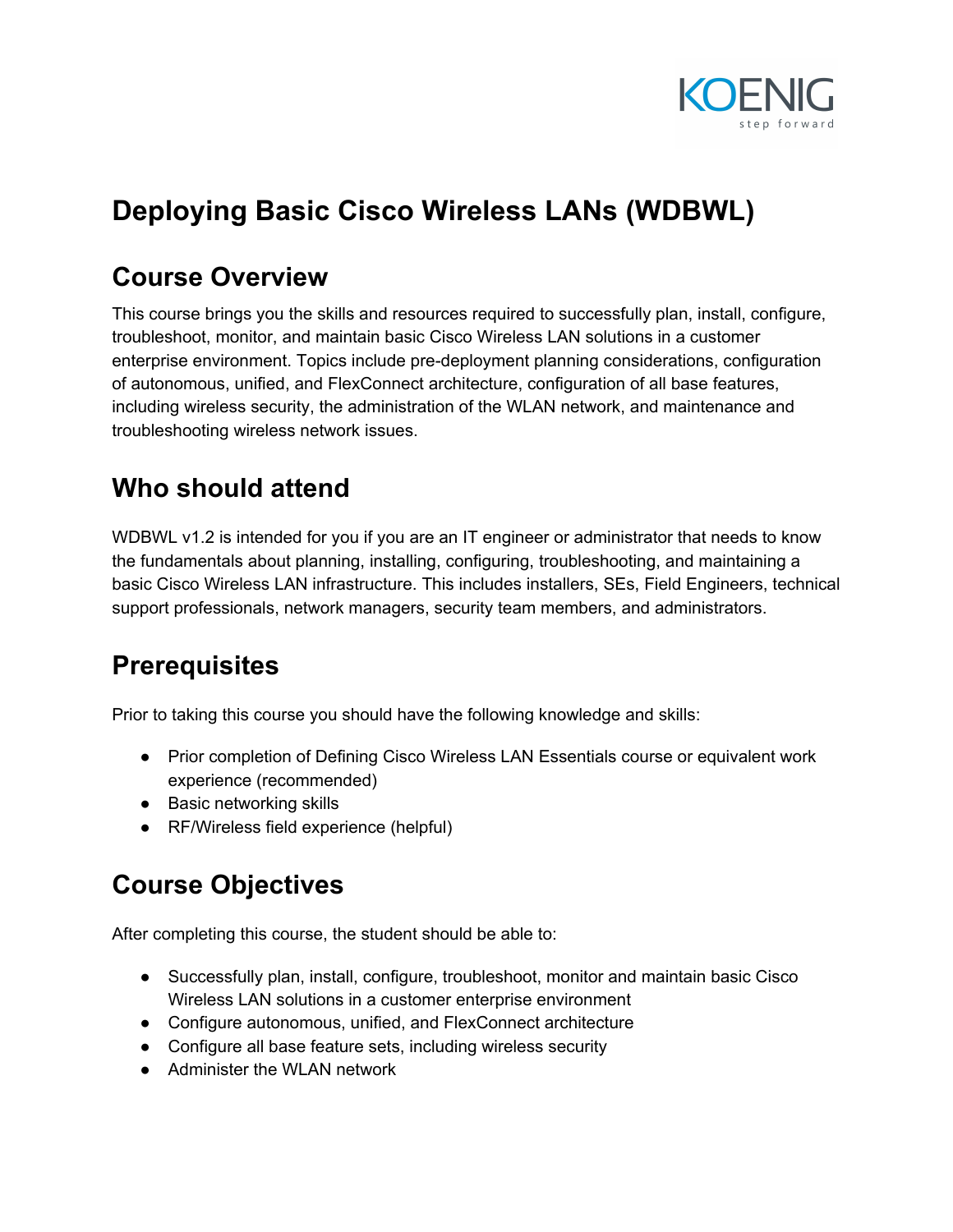

● Maintain and troubleshoot basic wireless networks

# **Outline: Deploying Basic Cisco Wireless LANs (WDBWL)**

### **Module 1: Unified Deployments**

- Performing the Initial Wireless LAN Controller Configuration
- Describing Unified AP Modes of Operation
- Understanding the AP Association Process
- User Interfaces to the System
- Radio Resource Management and CleanAir
- Administering WLANs and AP Groups
- Configuring Mobility Groups and Roaming
- Configuring Security Options
- Performing General Administration
- Providing Guest Access

#### **Module 2: Deploying the FlexConnect Architecture**

- FlexConnect Deployments
- FlexConnect Configuration and Operation
- 8.1 FlexConnect Enhancements

### **Module3: Maintaining and Troubleshooting a Cisco Wireless LAN**

- Performing Routine Maintenance
- Configuring Policies and Management
- Gathering Data
- Troubleshooting in a Cisco Unified Wireless Network

#### **Module 4: Cisco User Interface Enhancements**

● Ease of Use Features

#### **Module 5: Appendix**

- Cisco Wireless LAN Essentials Refresher
- Pre-Deployment Planning
- Autonomous Deployments